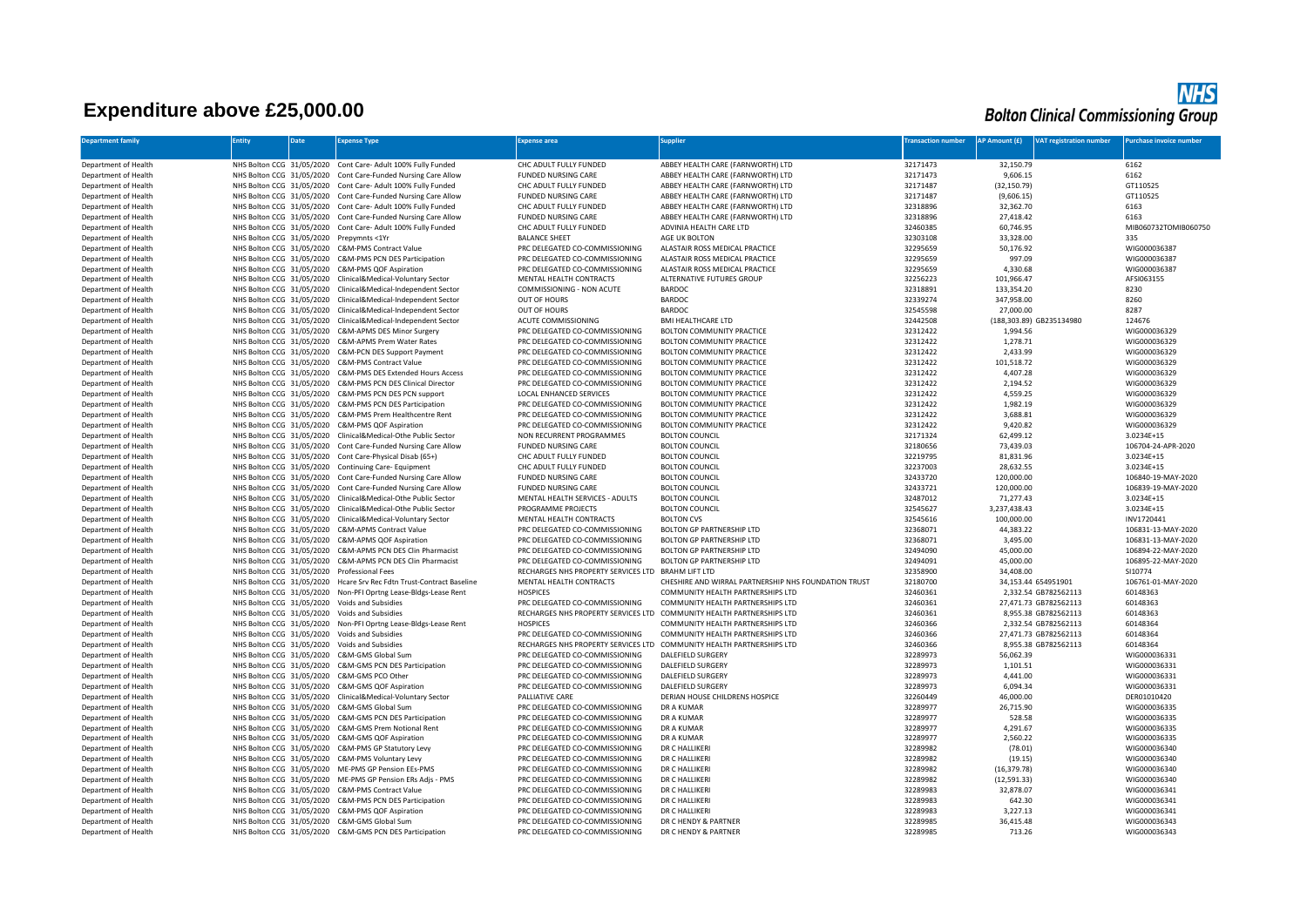| Department of Health | NHS Bolton CCG 31/05/2020 C&M-GMS PCO Other                 | PRC DELEGATED CO-COMMISSIONING | DR C HENDY & PARTNER      | 32289985 | 3,049.00     | WIG000036343 |
|----------------------|-------------------------------------------------------------|--------------------------------|---------------------------|----------|--------------|--------------|
| Department of Health | NHS Bolton CCG 31/05/2020 C&M-GMS Prem Notional Rent        | PRC DELEGATED CO-COMMISSIONING | DR C HENDY & PARTNER      | 32289985 | 2,513.50     | WIG000036343 |
| Department of Health | NHS Bolton CCG 31/05/2020 C&M-GMS QOF Aspiration            | PRC DELEGATED CO-COMMISSIONING | DR C HENDY & PARTNER      | 32289985 | 3,294.62     | WIG000036343 |
| Department of Health | NHS Bolton CCG 31/05/2020 C&M-GMS Global Sum                | PRC DELEGATED CO-COMMISSIONING | DR C R BARUA              | 32289981 | 29,521.64    | WIG000036339 |
| Department of Health | NHS Bolton CCG 31/05/2020 C&M-GMS PCN DES Participation     | PRC DELEGATED CO-COMMISSIONING | DR C R BARUA              | 32289981 | 578.16       | WIG000036339 |
| Department of Health | NHS Bolton CCG 31/05/2020 C&M-GMS QOF Aspiration            | PRC DELEGATED CO-COMMISSIONING | DR C R BARUA              | 32289981 | 2,848.10     | WIG000036339 |
|                      |                                                             |                                |                           |          |              |              |
| Department of Health | NHS Bolton CCG 31/05/2020 C&M-GMS DES Minor Surgery         | PRC DELEGATED CO-COMMISSIONING | DR COUNSELL & PARTNERS    | 32295655 | 823.84       | WIG000036371 |
| Department of Health | NHS Bolton CCG 31/05/2020 C&M-GMS Global Sum                | PRC DELEGATED CO-COMMISSIONING | DR COUNSELL & PARTNERS    | 32295655 | 60,597.58    | WIG000036371 |
| Department of Health | NHS Bolton CCG 31/05/2020 C&M-GMS PCN DES Participation     | PRC DELEGATED CO-COMMISSIONING | DR COUNSELL & PARTNERS    | 32295655 | 1,199.86     | WIG000036371 |
| Department of Health | NHS Bolton CCG 31/05/2020 C&M-GMS QOF Aspiration            | PRC DELEGATED CO-COMMISSIONING | DR COUNSELL & PARTNERS    | 32295655 | 5,943.38     | WIG000036371 |
| Department of Health | NHS Bolton CCG 31/05/2020 C&M-GMS GP Statutory Levy         | PRC DELEGATED CO-COMMISSIONING | DR D A WALL & PARTNERS    | 32289986 | (249.33)     | WIG000036344 |
| Department of Health | NHS Bolton CCG 31/05/2020 C&M-GMS Voluntary Levy            | PRC DELEGATED CO-COMMISSIONING | DR D A WALL & PARTNERS    | 32289986 | (61.20)      | WIG000036344 |
| Department of Health | NHS Bolton CCG 31/05/2020 ME - GMS TPS Added Years Adj EEs  | PRC DELEGATED CO-COMMISSIONING | DR D A WALL & PARTNERS    | 32289986 | (1, 177.73)  | WIG000036344 |
| Department of Health | NHS Bolton CCG 31/05/2020 ME-GMS GP Pension EEs             | PRC DELEGATED CO-COMMISSIONING | DR D A WALL & PARTNERS    | 32289986 | (12, 255.33) | WIG000036344 |
| Department of Health | NHS Bolton CCG 31/05/2020 ME-GMS GP Pension ERs Adjustments | PRC DELEGATED CO-COMMISSIONING | DR D A WALL & PARTNERS    | 32289986 | (12, 447.71) | WIG000036344 |
| Department of Health | NHS Bolton CCG 31/05/2020 C&M-GMS Global Sum                | PRC DELEGATED CO-COMMISSIONING | DR D A WALL & PARTNERS    | 32289987 | 109,508.37   | WIG000036345 |
| Department of Health | NHS Bolton CCG 31/05/2020 C&M-GMS PCN DES Participation     | PRC DELEGATED CO-COMMISSIONING | DR D A WALL & PARTNERS    | 32289987 | 2,159.32     | WIG000036345 |
|                      |                                                             |                                |                           |          |              |              |
| Department of Health | NHS Bolton CCG 31/05/2020 C&M-GMS Prem Notional Rent        | PRC DELEGATED CO-COMMISSIONING | DR D A WALL & PARTNERS    | 32289987 | 4,833.33     | WIG000036345 |
| Department of Health | NHS Bolton CCG 31/05/2020 C&M-GMS Prem Rates                | PRC DELEGATED CO-COMMISSIONING | DR D A WALL & PARTNERS    | 32289987 | 12,974.00    | WIG000036345 |
| Department of Health | NHS Bolton CCG 31/05/2020 C&M-GMS QOF Aspiration            | PRC DELEGATED CO-COMMISSIONING | DR D A WALL & PARTNERS    | 32289987 | 10,510.60    | WIG000036345 |
| Department of Health | NHS Bolton CCG 31/05/2020 C&M-APMS PCN DES Participation    | PRC DELEGATED CO-COMMISSIONING | DR FM PFRRY               | 32295653 | 542.15       | WIG000036369 |
| Department of Health | NHS Bolton CCG 31/05/2020 C&M-PMS Contract Value            | PRC DELEGATED CO-COMMISSIONING | DR EM PERRY               | 32295653 | 27,193.91    | WIG000036369 |
| Department of Health | NHS Bolton CCG 31/05/2020 C&M-PMS Prem Notional Rent        | PRC DELEGATED CO-COMMISSIONING | DR EM PERRY               | 32295653 | 1,816.67     | WIG000036369 |
| Department of Health | NHS Bolton CCG 31/05/2020 C&M-PMS Prem Water Rates          | PRC DELEGATED CO-COMMISSIONING | DR EM PERRY               | 32295653 | 165.77       | WIG000036369 |
| Department of Health | NHS Bolton CCG 31/05/2020 C&M-PMS QOF Aspiration            | PRC DELEGATED CO-COMMISSIONING | DR EM PERRY               | 32295653 | 2,959.24     | WIG000036369 |
| Department of Health | NHS Bolton CCG 31/05/2020 C&M-GMS Global Sum                | PRC DELEGATED CO-COMMISSIONING | DR G MCLARDY & PARTNERS   | 32293991 | 28,934.11    | WIG000036349 |
| Department of Health | NHS Bolton CCG 31/05/2020 C&M-GMS PCN DES Participation     | PRC DELEGATED CO-COMMISSIONING | DR G MCLARDY & PARTNERS   | 32293991 | 576.14       | WIG000036349 |
| Department of Health | NHS Bolton CCG 31/05/2020 C&M-GMS Prem Notional Rent        | PRC DELEGATED CO-COMMISSIONING | DR G MCLARDY & PARTNERS   | 32293991 | 2,520.00     | WIG000036349 |
|                      |                                                             |                                |                           |          |              |              |
| Department of Health | NHS Bolton CCG 31/05/2020 C&M-GMS QOF Aspiration            | PRC DELEGATED CO-COMMISSIONING | DR G MCLARDY & PARTNERS   | 32293991 | 3,144.25     | WIG000036349 |
| Department of Health | NHS Bolton CCG 31/05/2020 C&M-GMS DES Minor Surgery         | PRC DELEGATED CO-COMMISSIONING | DR J A L KIRBY & PARTNERS | 32293989 | 260.16       | WIG000036347 |
| Department of Health | NHS Bolton CCG 31/05/2020 C&M-GMS Global Sum                | PRC DELEGATED CO-COMMISSIONING | DR J A L KIRBY & PARTNERS | 32293989 | 53,319.22    | WIG000036347 |
| Department of Health | NHS Bolton CCG 31/05/2020 C&M-GMS PCN DES Participation     | PRC DELEGATED CO-COMMISSIONING | DR J A L KIRBY & PARTNERS | 32293989 | 1,034.04     | WIG000036347 |
| Department of Health | NHS Bolton CCG 31/05/2020 C&M-GMS PCO Locum Adop/Pat/Mat    | PRC DELEGATED CO-COMMISSIONING | DR LA LKIRBY & PARTNERS   | 32293989 | 9,663.12     | WIG000036347 |
| Department of Health | NHS Bolton CCG 31/05/2020 C&M-GMS PCO Locum Sickness        | PRC DELEGATED CO-COMMISSIONING | DR LA LKIRBY & PARTNERS   | 32293989 | 2,780.00     | WIG000036347 |
| Department of Health | NHS Bolton CCG 31/05/2020 C&M-GMS PCO Other                 | PRC DELEGATED CO-COMMISSIONING | DR J A L KIRBY & PARTNERS | 32293989 | 4,625.00     | WIG000036347 |
| Department of Health | NHS Bolton CCG 31/05/2020 C&M-GMS QOF Aspiration            | PRC DELEGATED CO-COMMISSIONING | DR J A L KIRBY & PARTNERS | 32293989 | 5,146.61     | WIG000036347 |
| Department of Health | NHS Bolton CCG 31/05/2020 ME - GMS GP Prior Year ERs        | PRC DELEGATED CO-COMMISSIONING | DR J A L KIRBY & PARTNERS | 32293989 | 3,549.70     | WIG000036347 |
| Department of Health | NHS Bolton CCG 31/05/2020 ME-GMS GP Pension EEs Adjustments | PRC DELEGATED CO-COMMISSIONING | DR J A L KIRBY & PARTNERS | 32293989 | 437.50       | WIG000036347 |
| Department of Health | NHS Bolton CCG 31/05/2020 ME-GMS GP Pension ERs Adjustments | PRC DELEGATED CO-COMMISSIONING | DR J A L KIRBY & PARTNERS | 32293989 | 503.30       | WIG000036347 |
|                      | NHS Bolton CCG 31/05/2020 ME-GMS GP Prior Year EEs          | PRC DELEGATED CO-COMMISSIONING | DR J A L KIRBY & PARTNERS | 32293989 | 2,756.38     | WIG000036347 |
| Department of Health |                                                             |                                |                           |          |              |              |
| Department of Health | NHS Bolton CCG 31/05/2020 C&M-PCN DES Support Payment       | PRC DELEGATED CO-COMMISSIONING | DR J LEACH                | 32312425 | 2,899.77     | WIG000036415 |
| Department of Health | NHS Bolton CCG 31/05/2020 C&M-PMS Contract Value            | PRC DELEGATED CO-COMMISSIONING | DR J LEACH                | 32312425 | 23,927.62    | WIG000036415 |
| Department of Health | NHS Bolton CCG 31/05/2020 C&M-PMS DES Extended Hours Access | PRC DELEGATED CO-COMMISSIONING | DR J LEACH                | 32312425 | 5,361.50     | WIG000036415 |
| Department of Health | NHS Bolton CCG 31/05/2020 C&M-PMS PCN DES Clinical Director | PRC DELEGATED CO-COMMISSIONING | DR J LEACH                | 32312425 | 2,669.66     | WIG000036415 |
| Department of Health | NHS Bolton CCG 31/05/2020 C&M-PMS PCN DES PCN support       | LOCAL ENHANCED SERVICES        | DR J LEACH                | 32312425 | 5,546.38     | WIG000036415 |
| Department of Health | NHS Bolton CCG 31/05/2020 C&M-PMS PCN DES Participation     | PRC DELEGATED CO-COMMISSIONING | DR J LEACH                | 32312425 | 454.82       | WIG000036415 |
| Department of Health | NHS Bolton CCG 31/05/2020 C&M-PMS Prem Notional Rent        | PRC DELEGATED CO-COMMISSIONING | DR J LEACH                | 32312425 | 1,446.58     | WIG000036415 |
| Department of Health | NHS Bolton CCG 31/05/2020 C&M-PMS QOF Aspiration            | PRC DELEGATED CO-COMMISSIONING | <b>DRIIFACH</b>           | 32312425 | 2,184.78     | WIG000036415 |
| Department of Health | NHS Bolton CCG 31/05/2020 C&M-PMS Contract Value            | PRC DELEGATED CO-COMMISSIONING | DR J LOWE & PARTNERS      | 32293993 | 53,184.24    | WIG000036351 |
| Department of Health | NHS Bolton CCG 31/05/2020 C&M-PMS DES Minor Surgery         | PRC DELEGATED CO-COMMISSIONING | DR J LOWE & PARTNERS      | 32293993 | 173.44       | WIG000036351 |
| Department of Health | NHS Bolton CCG 31/05/2020 C&M-PMS PCN DES Participation     | PRC DELEGATED CO-COMMISSIONING | DR J LOWE & PARTNERS      | 32293993 | 1,046.89     | WIG000036351 |
|                      |                                                             | PRC DELEGATED CO-COMMISSIONING | DR J LOWE & PARTNERS      | 32293993 |              |              |
| Department of Health | NHS Bolton CCG 31/05/2020 C&M-PMS Prem Notional Rent        |                                |                           |          | 5,987.50     | WIG000036351 |
| Department of Health | NHS Bolton CCG 31/05/2020 C&M-PMS QOF Aspiration            | PRC DELEGATED CO-COMMISSIONING | DR J LOWE & PARTNERS      | 32293993 | 5,012.67     | WIG000036351 |
| Department of Health | NHS Bolton CCG 31/05/2020 C&M-PMS GP Statutory Levy         | PRC DELEGATED CO-COMMISSIONING | DR J P NAGLE & PARTNERS   | 32293994 | (375.76)     | WIG000036352 |
| Department of Health | NHS Bolton CCG 31/05/2020 C&M-PMS Voluntary Levy            | PRC DELEGATED CO-COMMISSIONING | DR I P NAGLE & PARTNERS   | 32293994 | (92.23)      | WIG000036352 |
| Department of Health | NHS Bolton CCG 31/05/2020 ME - PMS GP Prior Year ERs        | PRC DELEGATED CO-COMMISSIONING | DR J P NAGLE & PARTNERS   | 32293994 | (3, 106.78)  | WIG000036352 |
| Department of Health | NHS Bolton CCG 31/05/2020 ME-PMS GP Pension EEs-PMS         | PRC DELEGATED CO-COMMISSIONING | DR J P NAGLE & PARTNERS   | 32293994 | (12, 945.41) | WIG000036352 |
| Department of Health | NHS Bolton CCG 31/05/2020 ME-PMS GP Pension ERs Adjs - PMS  | PRC DELEGATED CO-COMMISSIONING | DR J P NAGLE & PARTNERS   | 32293994 | (13, 313.48) | WIG000036352 |
| Department of Health | NHS Bolton CCG 31/05/2020 ME-PMS GP Prior Year EEs          | PRC DELEGATED CO-COMMISSIONING | DR J P NAGLE & PARTNERS   | 32293994 | (1,080.00)   | WIG000036352 |
| Department of Health | NHS Bolton CCG 31/05/2020 C&M-APMS PCN DES Participation    | PRC DELEGATED CO-COMMISSIONING | DR J P NAGLE & PARTNERS   | 32293995 | 3,063.69     | WIG000036353 |
| Department of Health | NHS Bolton CCG 31/05/2020 C&M-PMS Contract Value            | PRC DELEGATED CO-COMMISSIONING | DR J P NAGLE & PARTNERS   | 32293995 | 155,187.00   | WIG000036353 |
| Department of Health | NHS Bolton CCG 31/05/2020 C&M-PMS Prem Notional Rent        | PRC DELEGATED CO-COMMISSIONING | DR J P NAGLE & PARTNERS   | 32293995 | 7,945.83     | WIG000036353 |
|                      | NHS Bolton CCG 31/05/2020 C&M-PMS QOF Aspiration            | PRC DELEGATED CO-COMMISSIONING | DR J P NAGLE & PARTNERS   | 32293995 | 17,279.77    |              |
| Department of Health |                                                             |                                | DR J P NAGLE & PARTNERS   |          |              | WIG000036353 |
| Department of Health | NHS Bolton CCG 31/05/2020 ME - PMS GP Prior Year ERs        | PRC DELEGATED CO-COMMISSIONING |                           | 32293995 | 5,781.97     | WIG000036353 |
| Department of Health | NHS Bolton CCG 31/05/2020 ME-PMS GP Prior Year EEs          | PRC DELEGATED CO-COMMISSIONING | DR J P NAGLE & PARTNERS   | 32293995 | 4,857.37     | WIG000036353 |
| Department of Health | NHS Bolton CCG 31/05/2020 C&M-PMS Contract Value            | PRC DELEGATED CO-COMMISSIONING | DR KJ COLEMAN & PARTNERS  | 32294001 | 95,934.04    | WIG000036359 |
| Department of Health | NHS Bolton CCG 31/05/2020 C&M-PMS DES Minor Surgery         | PRC DELEGATED CO-COMMISSIONING | DR KJ COLEMAN & PARTNERS  | 32294001 | 476.96       | WIG000036359 |
| Department of Health | NHS Bolton CCG 31/05/2020 C&M-PMS PCN DES Participation     | PRC DELEGATED CO-COMMISSIONING | DR KLCOLEMAN & PARTNERS   | 32294001 | 1,904.20     | WIG000036359 |
| Department of Health | NHS Bolton CCG 31/05/2020 C&M-PMS PCO Other                 | PRC DELEGATED CO-COMMISSIONING | DR KJ COLEMAN & PARTNERS  | 32294001 | 7,362.00     | WIG000036359 |
|                      |                                                             |                                |                           |          |              |              |

| 32289985 | 2,513.50     | WIG0000363 |
|----------|--------------|------------|
| 32289985 | 3,294.62     | WIG0000363 |
| 32289981 | 29,521.64    | WIG0000363 |
| 32289981 | 578.16       | WIG0000363 |
| 32289981 | 2,848.10     | WIG0000363 |
| 32295655 | 823.84       | WIG0000363 |
| 32295655 | 60,597.58    | WIG0000363 |
|          |              |            |
| 32295655 | 1,199.86     | WIG0000363 |
| 32295655 | 5,943.38     | WIG0000363 |
| 32289986 | (249.33)     | WIG0000363 |
| 32289986 | (61.20)      | WIG0000363 |
| 32289986 | (1, 177.73)  | WIG0000363 |
| 32289986 | (12, 255.33) | WIG0000363 |
| 32289986 | (12, 447.71) | WIG0000363 |
| 32289987 | 109,508.37   | WIG0000363 |
| 32289987 | 2,159.32     | WIG0000363 |
|          |              |            |
| 32289987 | 4,833.33     | WIG0000363 |
| 32289987 | 12,974.00    | WIG0000363 |
| 32289987 | 10,510.60    | WIG0000363 |
| 32295653 | 542.15       | WIG0000363 |
| 32295653 | 27,193.91    | WIG0000363 |
| 32295653 | 1,816.67     | WIG0000363 |
| 32295653 | 165.77       | WIG0000363 |
| 32295653 | 2,959.24     | WIG0000363 |
| 32293991 | 28,934.11    | WIG0000363 |
|          |              |            |
| 32293991 | 576.14       | WIG0000363 |
| 32293991 | 2,520.00     | WIG0000363 |
| 32293991 | 3,144.25     | WIG0000363 |
| 32293989 | 260.16       | WIG0000363 |
| 32293989 | 53,319.22    | WIG0000363 |
| 32293989 | 1,034.04     | WIG0000363 |
| 32293989 | 9,663.12     | WIG0000363 |
| 32293989 | 2,780.00     | WIG0000363 |
| 32293989 |              |            |
|          | 4,625.00     | WIG0000363 |
| 32293989 | 5,146.61     | WIG0000363 |
| 32293989 | 3,549.70     | WIG0000363 |
| 32293989 | 437.50       | WIG0000363 |
| 32293989 | 503.30       | WIG0000363 |
| 32293989 | 2,756.38     | WIG0000363 |
| 32312425 | 2,899.77     | WIG0000364 |
| 32312425 | 23,927.62    | WIG0000364 |
| 32312425 | 5,361.50     | WIG0000364 |
|          |              |            |
| 32312425 | 2,669.66     | WIG0000364 |
| 32312425 | 5,546.38     | WIG0000364 |
| 32312425 | 454.82       | WIG0000364 |
| 32312425 | 1,446.58     | WIG0000364 |
| 32312425 | 2,184.78     | WIG0000364 |
| 32293993 | 53,184.24    | WIG0000363 |
| 32293993 | 173.44       | WIG0000363 |
| 32293993 | 1,046.89     | WIG0000363 |
| 32293993 | 5,987.50     | WIG0000363 |
| 32293993 |              | WIG0000363 |
|          | 5,012.67     |            |
| 32293994 | (375.76)     | WIG0000363 |
| 32293994 | (92.23)      | WIG0000363 |
| 32293994 | (3, 106.78)  | WIG0000363 |
| 32293994 | (12, 945.41) | WIG0000363 |
| 32293994 | (13, 313.48) | WIG0000363 |
| 32293994 | (1,080.00)   | WIG0000363 |
| 32293995 | 3,063.69     | WIG0000363 |
| 32293995 | 155,187.00   | WIG0000363 |
| 32293995 |              |            |
|          | 7,945.83     | WIG0000363 |
| 32293995 | 17,279.77    | WIG0000363 |
| 32293995 | 5,781.97     | WIG0000363 |
| 32293995 | 4,857.37     | WIG0000363 |
| 32294001 | 95,934.04    | WIG0000363 |
| 32294001 | 476.96       | WIG0000363 |
| 32294001 | 1.904.20     | WIG0000363 |
| 32294001 | 7,362.00     | WIG0000363 |
|          |              |            |
|          |              |            |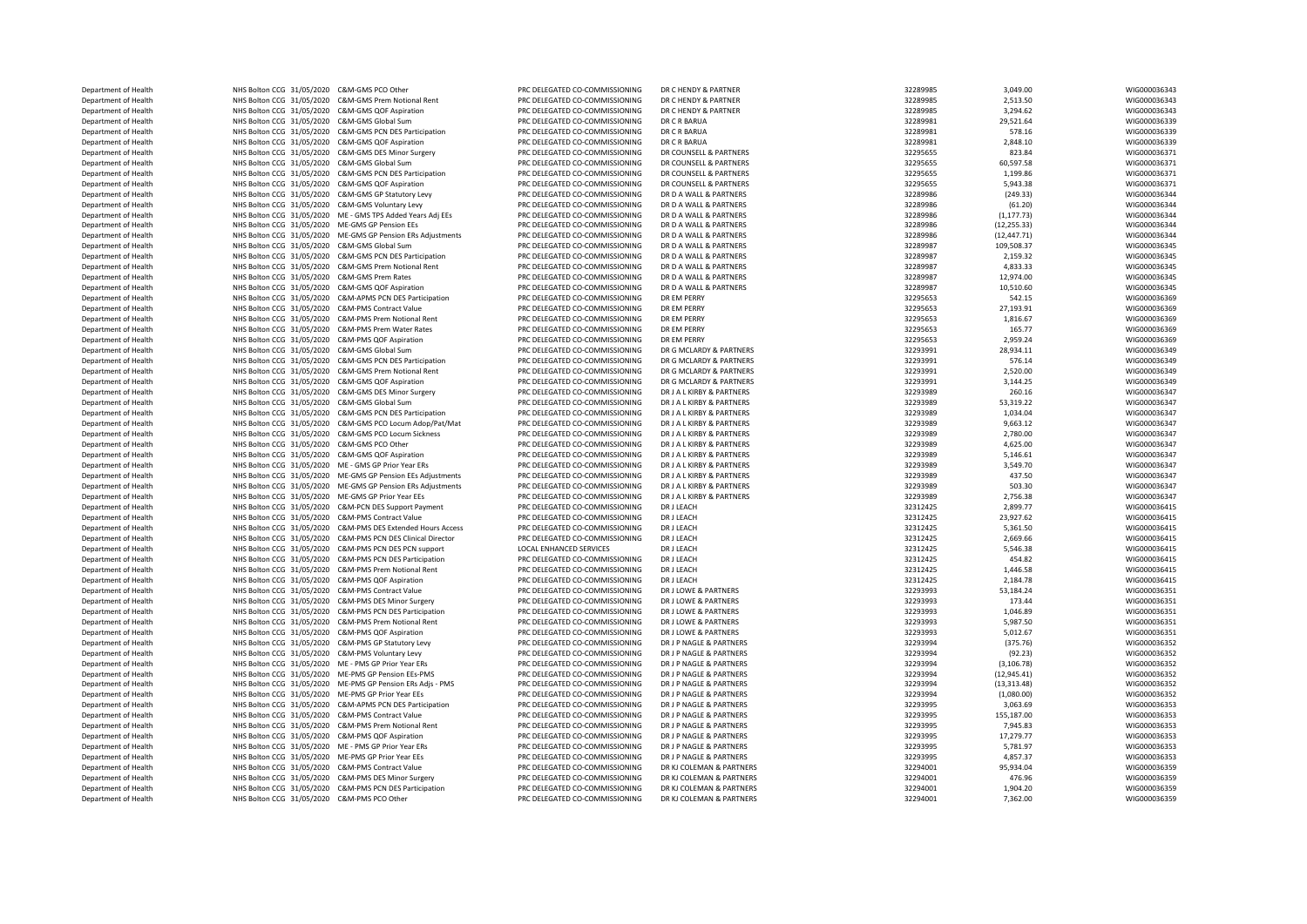| Department of Health | NHS Bolton CCG 31/05/2020 | C&M-PMS Prem Healthcentre Rent                     |
|----------------------|---------------------------|----------------------------------------------------|
| Department of Health | NHS Bolton CCG 31/05/2020 | C&M-PMS Prem Notional Rent                         |
| Department of Health | NHS Bolton CCG 31/05/2020 | C&M-PMS Prem Rates                                 |
| Department of Health | NHS Bolton CCG 31/05/2020 | C&M-PMS Prem Water Rates                           |
|                      |                           |                                                    |
| Department of Health | NHS Bolton CCG 31/05/2020 | C&M-PMS QOF Aspiration                             |
| Department of Health | NHS Bolton CCG 31/05/2020 | C&M-GMS Global Sum                                 |
| Department of Health | NHS Bolton CCG 31/05/2020 | C&M-GMS PCN DES Participation                      |
| Department of Health | NHS Bolton CCG 31/05/2020 | C&M-GMS QOF Aspiration                             |
| Department of Health | NHS Bolton CCG 31/05/2020 | C&M-PMS GP Statutory Levy                          |
|                      |                           |                                                    |
| Department of Health | NHS Bolton CCG 31/05/2020 | C&M-PMS Voluntary Levy                             |
| Department of Health | NHS Bolton CCG 31/05/2020 | ME - PMS GP Prior Year ERs                         |
| Department of Health | NHS Bolton CCG 31/05/2020 | ME-PMS GP Pension EEs Adjs - PMS                   |
| Department of Health | NHS Bolton CCG 31/05/2020 | ME-PMS GP Pension EEs-PMS                          |
| Department of Health | NHS Bolton CCG 31/05/2020 | ME-PMS GP Pension ERs Adjs - PMS                   |
| Department of Health | NHS Bolton CCG 31/05/2020 | ME-PMS GP Prior Year EEs                           |
|                      |                           |                                                    |
| Department of Health | NHS Bolton CCG 31/05/2020 | C&M-PMS Contract Value                             |
| Department of Health | NHS Bolton CCG 31/05/2020 | C&M-PMS DES Minor Surgery                          |
| Department of Health | NHS Bolton CCG 31/05/2020 | C&M-PMS PCN DES Participation                      |
| Department of Health | NHS Bolton CCG 31/05/2020 | C&M-PMS Prem Notional Rent                         |
| Department of Health | NHS Bolton CCG 31/05/2020 | C&M-PMS QOF Aspiration                             |
| Department of Health | NHS Bolton CCG 31/05/2020 | ME - PMS GP Prior Year ERs                         |
|                      |                           |                                                    |
| Department of Health | NHS Bolton CCG 31/05/2020 | ME-PMS GP Prior Year EEs                           |
| Department of Health | NHS Bolton CCG 31/05/2020 | C&M-GMS Global Sum                                 |
| Department of Health | NHS Bolton CCG 31/05/2020 | C&M-GMS PCN DES Participation                      |
| Department of Health | NHS Bolton CCG 31/05/2020 | C&M-GMS Prem Notional Rent                         |
| Department of Health |                           | NHS Bolton CCG 31/05/2020 C&M-GMS QOF Aspiration   |
| Department of Health | NHS Bolton CCG 31/05/2020 | C&M-GMS Global Sum                                 |
|                      |                           |                                                    |
| Department of Health | NHS Bolton CCG 31/05/2020 | C&M-GMS PCN DES Participation                      |
| Department of Health | NHS Bolton CCG 31/05/2020 | C&M-GMS Prem Actual Rent                           |
| Department of Health | NHS Bolton CCG 31/05/2020 | C&M-GMS Prem Notional Rent                         |
| Department of Health | NHS Bolton CCG 31/05/2020 | C&M-GMS QOF Aspiration                             |
| Department of Health | NHS Bolton CCG 31/05/2020 | C&M-APMS PCN DES Participation                     |
| Department of Health | NHS Bolton CCG 31/05/2020 | <b>C&amp;M-PMS Contract Value</b>                  |
|                      |                           |                                                    |
| Department of Health | NHS Bolton CCG 31/05/2020 | C&M-PMS DES Minor Surgery                          |
| Department of Health | NHS Bolton CCG 31/05/2020 | C&M-PMS Prem Notional Rent                         |
| Department of Health | NHS Bolton CCG 31/05/2020 | C&M-PMS QOF Aspiration                             |
| Department of Health | NHS Bolton CCG 31/05/2020 | C&M-GMS GP Statutory Levy                          |
| Department of Health | NHS Bolton CCG 31/05/2020 | C&M-GMS Voluntary Levy                             |
| Department of Health | NHS Bolton CCG 31/05/2020 | ME-GMS GP Pension EEs                              |
|                      |                           |                                                    |
| Department of Health | NHS Bolton CCG 31/05/2020 | ME-GMS GP Pension ERs Adjustments                  |
| Department of Health | NHS Bolton CCG 31/05/2020 | C&M-GMS Global Sum                                 |
| Department of Health | NHS Bolton CCG 31/05/2020 | C&M-GMS PCN DES Participation                      |
| Department of Health | NHS Bolton CCG 31/05/2020 | C&M-GMS PCO Other                                  |
| Department of Health | NHS Bolton CCG 31/05/2020 | C&M-GMS Prem Notional Rent                         |
|                      | NHS Bolton CCG 31/05/2020 | C&M-GMS Prem Water Rates                           |
| Department of Health |                           |                                                    |
| Department of Health | NHS Bolton CCG 31/05/2020 | C&M-GMS QOF Aspiration                             |
| Department of Health | NHS Bolton CCG 31/05/2020 | C&M-APMS PCN DES Participation                     |
| Department of Health | NHS Bolton CCG 31/05/2020 | C&M-PMS Contract Value                             |
| Department of Health | NHS Bolton CCG 31/05/2020 | C&M-PMS QOF Aspiration                             |
| Department of Health | NHS Bolton CCG 31/05/2020 | C&M-GMS Global Sum                                 |
| Department of Health | NHS Bolton CCG 31/05/2020 | C&M-GMS PCN DES Participation                      |
|                      |                           |                                                    |
| Department of Health | NHS Bolton CCG 31/05/2020 | C&M-GMS Prem Notional Rent                         |
| Department of Health | NHS Bolton CCG 31/05/2020 | C&M-GMS Prem Water Rates                           |
| Department of Health | NHS Bolton CCG 31/05/2020 | C&M-GMS QOF Aspiration                             |
| Department of Health | NHS Bolton CCG 31/05/2020 | C&M-APMS PCN DES Participation                     |
| Department of Health | NHS Bolton CCG 31/05/2020 | C&M-PMS Contract Value                             |
|                      |                           | C&M-PMS DES Minor Surgery                          |
| Department of Health | NHS Bolton CCG 31/05/2020 |                                                    |
| Department of Health | NHS Bolton CCG 31/05/2020 | C&M-PMS QOF Aspiration                             |
| Department of Health | NHS Bolton CCG 31/05/2020 | C&M-APMS PCN DES Participation                     |
| Department of Health | NHS Bolton CCG 31/05/2020 | C&M-PMS Contract Value                             |
| Department of Health | NHS Bolton CCG 31/05/2020 | C&M-PMS Prem Notional Rent                         |
| Department of Health | NHS Bolton CCG 31/05/2020 | C&M-PMS QOF Aspiration                             |
|                      |                           |                                                    |
| Department of Health | NHS Bolton CCG 31/05/2020 | C&M-GMS Global Sum                                 |
| Department of Health | NHS Bolton CCG 31/05/2020 | C&M-GMS PCN DES Participation                      |
| Department of Health | NHS Bolton CCG 31/05/2020 | C&M-GMS QOF Aspiration                             |
| Department of Health | NHS Bolton CCG 31/05/2020 | C&M-PMS Contract Value                             |
| Department of Health | NHS Bolton CCG 31/05/2020 | C&M-PMS PCN DES Participation                      |
| Department of Health | NHS Bolton CCG 31/05/2020 | C&M-PMS PCO Other                                  |
|                      |                           |                                                    |
| Department of Health | NHS Bolton CCG 31/05/2020 | C&M-PMS Prem Notional Rent                         |
| Department of Health |                           | NHS Bolton CCG 31/05/2020 C&M-PMS Prem Water Rates |
|                      |                           |                                                    |

| Department of Health |                                                      | NHS Bolton CCG 31/05/2020 C&M-PMS Prem Healthcentre Rent    | PRC DELEGATED CO-COMMISSIONING | DR KJ COLEMAN & PARTNERS      | 32294001 | 6,220.31     | WIG000036359 |
|----------------------|------------------------------------------------------|-------------------------------------------------------------|--------------------------------|-------------------------------|----------|--------------|--------------|
| Department of Health |                                                      | NHS Bolton CCG 31/05/2020 C&M-PMS Prem Notional Rent        | PRC DELEGATED CO-COMMISSIONING | DR KJ COLEMAN & PARTNERS      | 32294001 | 6,938.33     | WIG000036359 |
| Department of Health | NHS Bolton CCG 31/05/2020 C&M-PMS Prem Rates         |                                                             | PRC DELEGATED CO-COMMISSIONING | DR KJ COLEMAN & PARTNERS      | 32294001 | 14,845.25    | WIG000036359 |
|                      | NHS Bolton CCG 31/05/2020 C&M-PMS Prem Water Rates   |                                                             | PRC DELEGATED CO-COMMISSIONING | DR KJ COLEMAN & PARTNERS      | 32294001 | 1.219.85     | WIG000036359 |
| Department of Health |                                                      |                                                             |                                |                               |          |              |              |
| Department of Health | NHS Bolton CCG 31/05/2020                            | C&M-PMS QOF Aspiration                                      | PRC DELEGATED CO-COMMISSIONING | DR KJ COLEMAN & PARTNERS      | 32294001 | 10,738.44    | WIG000036359 |
| Department of Health | NHS Bolton CCG 31/05/2020 C&M-GMS Global Sum         |                                                             | PRC DELEGATED CO-COMMISSIONING | DR LYON & PARTNERS            | 32294003 | 51,954.43    | WIG000036361 |
| Department of Health |                                                      | NHS Bolton CCG 31/05/2020 C&M-GMS PCN DES Participation     | PRC DELEGATED CO-COMMISSIONING | DR LYON & PARTNERS            | 32294003 | 1,025.05     | WIG000036361 |
| Department of Health | NHS Bolton CCG 31/05/2020 C&M-GMS QOF Aspiration     |                                                             | PRC DELEGATED CO-COMMISSIONING | DR LYON & PARTNERS            | 32294003 | 5,424.32     | WIG000036361 |
| Department of Health | NHS Bolton CCG 31/05/2020                            | C&M-PMS GP Statutory Levy                                   | PRC DELEGATED CO-COMMISSIONING | DR M S FLETCHER & PARTNERS    | 32293996 | (179.48)     | WIG000036354 |
|                      |                                                      |                                                             |                                |                               |          |              |              |
| Department of Health | NHS Bolton CCG 31/05/2020 C&M-PMS Voluntary Levy     |                                                             | PRC DELEGATED CO-COMMISSIONING | DR M S FLETCHER & PARTNERS    | 32293996 | (44.06)      | WIG000036354 |
| Department of Health | NHS Bolton CCG 31/05/2020 ME - PMS GP Prior Year ERs |                                                             | PRC DELEGATED CO-COMMISSIONING | DR M S FLETCHER & PARTNERS    | 32293996 | (4, 134.24)  | WIG000036354 |
| Department of Health |                                                      | NHS Bolton CCG 31/05/2020 ME-PMS GP Pension EEs Adjs - PMS  | PRC DELEGATED CO-COMMISSIONING | DR M S FLETCHER & PARTNERS    | 32293996 | (1, 389.58)  | WIG000036354 |
| Department of Health | NHS Bolton CCG 31/05/2020 ME-PMS GP Pension EEs-PMS  |                                                             | PRC DELEGATED CO-COMMISSIONING | DR M S FLETCHER & PARTNERS    | 32293996 | (7,520.48)   | WIG000036354 |
| Department of Health |                                                      | NHS Bolton CCG 31/05/2020 ME-PMS GP Pension ERs Adjs - PMS  | PRC DELEGATED CO-COMMISSIONING | DR M S FLETCHER & PARTNERS    | 32293996 | (9,033.98)   | WIG000036354 |
|                      |                                                      |                                                             |                                |                               |          |              |              |
| Department of Health | NHS Bolton CCG 31/05/2020 ME-PMS GP Prior Year EEs   |                                                             | PRC DELEGATED CO-COMMISSIONING | DR M S FLETCHER & PARTNERS    | 32293996 | (4, 168.74)  | WIG000036354 |
| Department of Health | NHS Bolton CCG 31/05/2020 C&M-PMS Contract Value     |                                                             | PRC DELEGATED CO-COMMISSIONING | DR M S FLETCHER & PARTNERS    | 32293997 | 69,751.61    | WIG000036355 |
| Department of Health | NHS Bolton CCG 31/05/2020 C&M-PMS DES Minor Surgery  |                                                             | PRC DELEGATED CO-COMMISSIONING | DR M S FLETCHER & PARTNERS    | 32293997 | 563.68       | WIG000036355 |
| Department of Health |                                                      | NHS Bolton CCG 31/05/2020 C&M-PMS PCN DES Participation     | PRC DELEGATED CO-COMMISSIONING | DR M S FLETCHER & PARTNERS    | 32293997 | 1,422.92     | WIG000036355 |
| Department of Health |                                                      | NHS Bolton CCG 31/05/2020 C&M-PMS Prem Notional Rent        | PRC DELEGATED CO-COMMISSIONING | DR M S FLETCHER & PARTNERS    | 32293997 | 2,700.00     | WIG000036355 |
|                      |                                                      |                                                             |                                |                               |          |              |              |
| Department of Health | NHS Bolton CCG 31/05/2020 C&M-PMS QOF Aspiration     |                                                             | PRC DELEGATED CO-COMMISSIONING | DR M S FLETCHER & PARTNERS    | 32293997 | 6,985.83     | WIG000036355 |
| Department of Health | NHS Bolton CCG 31/05/2020 ME - PMS GP Prior Year ERs |                                                             | PRC DELEGATED CO-COMMISSIONING | DR M S FLETCHER & PARTNERS    | 32293997 | 18,038.51    | WIG000036355 |
| Department of Health | NHS Bolton CCG 31/05/2020 ME-PMS GP Prior Year EEs   |                                                             | PRC DELEGATED CO-COMMISSIONING | DR M S FLETCHER & PARTNERS    | 32293997 | 16,793.63    | WIG000036355 |
| Department of Health | NHS Bolton CCG 31/05/2020                            | C&M-GMS Global Sum                                          | PRC DELEGATED CO-COMMISSIONING | DR M SELVARAJAN               | 32293999 | 22,720.39    | WIG000036357 |
| Department of Health |                                                      | NHS Bolton CCG 31/05/2020 C&M-GMS PCN DES Participation     | PRC DELEGATED CO-COMMISSIONING | DR M SELVARAJAN               | 32293999 | 447.09       | WIG000036357 |
|                      |                                                      |                                                             |                                |                               |          |              |              |
| Denartment of Health |                                                      | NHS Bolton CCG 31/05/2020 C&M-GMS Prem Notional Rent        | PRC DELEGATED CO-COMMISSIONING | DR M SELVARAJAN               | 32293999 | 3,051.67     | WIG000036357 |
| Department of Health | NHS Bolton CCG 31/05/2020 C&M-GMS QOF Aspiration     |                                                             | PRC DELEGATED CO-COMMISSIONING | DR M SFI VARAIAN              | 32293999 | 2,195.86     | WIG000036357 |
| Department of Health | NHS Bolton CCG 31/05/2020 C&M-GMS Global Sum         |                                                             | PRC DELEGATED CO-COMMISSIONING | DR MALHOTRA & PARTNERS        | 32294037 | 60,322.07    | WIG000036405 |
| Department of Health |                                                      | NHS Bolton CCG 31/05/2020 C&M-GMS PCN DES Participation     | PRC DELEGATED CO-COMMISSIONING | DR MALHOTRA & PARTNERS        | 32294037 | 1,198.10     | WIG000036405 |
| Department of Health | NHS Bolton CCG 31/05/2020 C&M-GMS Prem Actual Rent   |                                                             | PRC DELEGATED CO-COMMISSIONING | DR MALHOTRA & PARTNERS        | 32294037 | 3,700.00     | WIG000036405 |
|                      |                                                      |                                                             |                                |                               |          |              |              |
| Department of Health |                                                      | NHS Bolton CCG 31/05/2020 C&M-GMS Prem Notional Rent        | PRC DELEGATED CO-COMMISSIONING | DR MALHOTRA & PARTNERS        | 32294037 | 525.00       | WIG000036405 |
| Department of Health | NHS Bolton CCG 31/05/2020                            | C&M-GMS QOF Aspiration                                      | PRC DELEGATED CO-COMMISSIONING | DR MALHOTRA & PARTNERS        | 32294037 | 6,197.08     | WIG000036405 |
| Department of Health |                                                      | NHS Bolton CCG 31/05/2020 C&M-APMS PCN DES Participation    | PRC DELEGATED CO-COMMISSIONING | DR P A SAUL & PARTNERS        | 32294007 | 1,062.60     | WIG000036365 |
| Department of Health | NHS Bolton CCG 31/05/2020 C&M-PMS Contract Value     |                                                             | PRC DELEGATED CO-COMMISSIONING | DR P A SAUL & PARTNERS        | 32294007 | 53,530.36    | WIG000036365 |
| Department of Health | NHS Bolton CCG 31/05/2020 C&M-PMS DES Minor Surgery  |                                                             | PRC DELEGATED CO-COMMISSIONING | DR P A SAUL & PARTNERS        | 32294007 | 953.92       | WIG000036365 |
|                      |                                                      |                                                             |                                |                               |          |              |              |
| Department of Health |                                                      | NHS Bolton CCG 31/05/2020 C&M-PMS Prem Notional Rent        | PRC DELEGATED CO-COMMISSIONING | DR P A SAUL & PARTNERS        | 32294007 | 3,162.50     | WIG000036365 |
| Denartment of Health | NHS Bolton CCG 31/05/2020 C&M-PMS QOF Aspiration     |                                                             | PRC DELEGATED CO-COMMISSIONING | DR P A SAUL & PARTNERS        | 32294007 | 4.550.79     | WIG000036365 |
| Department of Health | NHS Bolton CCG 31/05/2020                            | C&M-GMS GP Statutory Levy                                   | PRC DELEGATED CO-COMMISSIONING | DR R A HUNT & PARTNER         | 32294010 | (83.40)      | WIG000036372 |
| Department of Health | NHS Bolton CCG 31/05/2020                            | C&M-GMS Voluntary Levy                                      | PRC DELEGATED CO-COMMISSIONING | DR R A HUNT & PARTNER         | 32294010 | (20.47)      | WIG000036372 |
| Department of Health | NHS Bolton CCG 31/05/2020 ME-GMS GP Pension EEs      |                                                             | PRC DELEGATED CO-COMMISSIONING | DR R A HUNT & PARTNER         | 32294010 | (11,518.98)  | WIG000036372 |
| Department of Health |                                                      | NHS Bolton CCG 31/05/2020 ME-GMS GP Pension ERs Adjustments | PRC DELEGATED CO-COMMISSIONING | DR R A HUNT & PARTNER         | 32294010 |              | WIG000036372 |
|                      |                                                      |                                                             |                                |                               |          | (13, 576.48) |              |
| Department of Health | NHS Bolton CCG 31/05/2020 C&M-GMS Global Sum         |                                                             | PRC DELEGATED CO-COMMISSIONING | DR R A HUNT & PARTNER         | 32294011 | 36,733.12    | WIG000036373 |
| Department of Health |                                                      | NHS Bolton CCG 31/05/2020 C&M-GMS PCN DES Participation     | PRC DELEGATED CO-COMMISSIONING | DR R A HUNT & PARTNER         | 32294011 | 719.76       | WIG000036373 |
| Department of Health | NHS Bolton CCG 31/05/2020 C&M-GMS PCO Other          |                                                             | PRC DELEGATED CO-COMMISSIONING | DR R A HUNT & PARTNER         | 32294011 | 3,101.00     | WIG000036373 |
| Department of Health |                                                      | NHS Bolton CCG 31/05/2020 C&M-GMS Prem Notional Rent        | PRC DELEGATED CO-COMMISSIONING | DR R A HUNT & PARTNER         | 32294011 | 2,783.83     | WIG000036373 |
| Department of Health | NHS Bolton CCG 31/05/2020                            | C&M-GMS Prem Water Rates                                    | PRC DELEGATED CO-COMMISSIONING | DR R A HUNT & PARTNER         | 32294011 | 2,069.24     | WIG000036373 |
|                      |                                                      |                                                             |                                |                               |          |              |              |
| Department of Health | NHS Bolton CCG 31/05/2020                            | C&M-GMS QOF Aspiration                                      | PRC DELEGATED CO-COMMISSIONING | DR R A HUNT & PARTNER         | 32294011 | 3,182.41     | WIG000036373 |
| Department of Health |                                                      | NHS Bolton CCG 31/05/2020 C&M-APMS PCN DES Participation    | PRC DELEGATED CO-COMMISSIONING | DR R A M FALOUJI & PARTNER    | 32294013 | 536.23       | WIG000036375 |
| Department of Health | NHS Bolton CCG 31/05/2020                            | <b>C&amp;M-PMS Contract Value</b>                           | PRC DELEGATED CO-COMMISSIONING | DR R A M FALOUJI & PARTNER    | 32294013 | 27,496.61    | WIG000036375 |
| Department of Health | NHS Bolton CCG 31/05/2020 C&M-PMS QOF Aspiration     |                                                             | PRC DELEGATED CO-COMMISSIONING | DR R A M FALOUJI & PARTNER    | 32294013 | 2,220.19     | WIG000036375 |
| Department of Health | NHS Bolton CCG 31/05/2020                            | C&M-GMS Global Sum                                          | PRC DELEGATED CO-COMMISSIONING | DR S KARIM & DR S JAMES-AUTHE | 32296338 | 30,811.20    | WIG000036417 |
|                      |                                                      |                                                             |                                |                               |          |              |              |
| Department of Health | NHS Bolton CCG 31/05/2020                            | C&M-GMS PCN DES Participation                               | PRC DELEGATED CO-COMMISSIONING | DR S KARIM & DR S JAMES-AUTHE | 32296338 | 609.10       | WIG000036417 |
| Department of Health | NHS Bolton CCG 31/05/2020                            | C&M-GMS Prem Notional Rent                                  | PRC DELEGATED CO-COMMISSIONING | DR S KARIM & DR S JAMES-AUTHE | 32296338 | 3,309.66     | WIG000036417 |
| Department of Health | NHS Bolton CCG 31/05/2020                            | C&M-GMS Prem Water Rates                                    | PRC DELEGATED CO-COMMISSIONING | DR S KARIM & DR S JAMES-AUTHE | 32296338 | 1,618.11     | WIG000036417 |
| Department of Health | NHS Bolton CCG 31/05/2020                            | C&M-GMS OOF Aspiration                                      | PRC DELEGATED CO-COMMISSIONING | DR S KARIM & DR S JAMES-AUTHE | 32296338 | 3,140.18     | WIG000036417 |
| Department of Health |                                                      | NHS Bolton CCG 31/05/2020 C&M-APMS PCN DES Participation    | PRC DELEGATED CO-COMMISSIONING | DR S R GREEN & PARTNER        | 32294017 | 729.86       | WIG000036379 |
|                      |                                                      |                                                             |                                |                               |          |              |              |
| Department of Health | NHS Bolton CCG 31/05/2020 C&M-PMS Contract Value     |                                                             | PRC DELEGATED CO-COMMISSIONING | DR S R GREEN & PARTNER        | 32294017 | 37,152.93    | WIG000036379 |
| Department of Health | NHS Bolton CCG 31/05/2020 C&M-PMS DES Minor Surgery  |                                                             | PRC DELEGATED CO-COMMISSIONING | DR S R GREEN & PARTNER        | 32294017 | 43.36        | WIG000036379 |
| Department of Health | NHS Bolton CCG 31/05/2020 C&M-PMS QOF Aspiration     |                                                             | PRC DELEGATED CO-COMMISSIONING | DR S R GREEN & PARTNER        | 32294017 | 3,325.69     | WIG000036379 |
| Department of Health |                                                      | NHS Bolton CCG 31/05/2020 C&M-APMS PCN DES Participation    | PRC DELEGATED CO-COMMISSIONING | DR S S H NASEEF               | 32294019 | 456.77       | WIG000036381 |
| Department of Health | NHS Bolton CCG 31/05/2020                            | <b>C&amp;M-PMS Contract Value</b>                           | PRC DELEGATED CO-COMMISSIONING | DR S S H NASEEF               | 32294019 | 23,039.50    | WIG000036381 |
|                      |                                                      |                                                             |                                |                               |          |              |              |
| Department of Health |                                                      | NHS Bolton CCG 31/05/2020 C&M-PMS Prem Notional Rent        | PRC DELEGATED CO-COMMISSIONING | DR S S H NASEEF               | 32294019 | 2,504.17     | WIG000036381 |
| Department of Health | NHS Bolton CCG 31/05/2020 C&M-PMS QOF Aspiration     |                                                             | PRC DELEGATED CO-COMMISSIONING | DR S S H NASEEF               | 32294019 | 2,238.54     | WIG000036381 |
| Department of Health | NHS Bolton CCG 31/05/2020 C&M-GMS Global Sum         |                                                             | PRC DELEGATED CO-COMMISSIONING | DR T A WALMSLEY & PARTNERS    | 32294015 | 40,913.83    | WIG000036377 |
| Department of Health |                                                      | NHS Bolton CCG 31/05/2020 C&M-GMS PCN DES Participation     | PRC DELEGATED CO-COMMISSIONING | DR T A WALMSLEY & PARTNERS    | 32294015 | 803.60       | WIG000036377 |
| Department of Health | NHS Bolton CCG 31/05/2020 C&M-GMS QOF Aspiration     |                                                             | PRC DELEGATED CO-COMMISSIONING | DR T A WALMSLEY & PARTNERS    | 32294015 | 4,446.28     | WIG000036377 |
|                      |                                                      |                                                             |                                |                               |          |              |              |
| Department of Health | NHS Bolton CCG 31/05/2020                            | <b>C&amp;M-PMS Contract Value</b>                           | PRC DELEGATED CO-COMMISSIONING | DR TABOR & PARTNERS           | 32295661 | 115,118.56   | WIG000036403 |
| Department of Health | NHS Bolton CCG 31/05/2020                            | C&M-PMS PCN DES Participation                               | PRC DELEGATED CO-COMMISSIONING | DR TABOR & PARTNERS           | 32295661 | 2,273.66     | WIG000036403 |
| Denartment of Health | NHS Bolton CCG 31/05/2020 C&M-PMS PCO Other          |                                                             | PRC DELEGATED CO-COMMISSIONING | DR TABOR & PARTNERS           | 32295661 | 9.399.00     | WIG000036403 |
| Department of Health |                                                      | NHS Bolton CCG 31/05/2020 C&M-PMS Prem Notional Rent        | PRC DELEGATED CO-COMMISSIONING | DR TABOR & PARTNERS           | 32295661 | 4,514.58     | WIG000036403 |
| Department of Health | NHS Bolton CCG 31/05/2020 C&M-PMS Prem Water Rates   |                                                             | PRC DELEGATED CO-COMMISSIONING | DR TABOR & PARTNERS           | 32295661 | 389.47       | WIG000036403 |
|                      |                                                      |                                                             |                                |                               |          |              |              |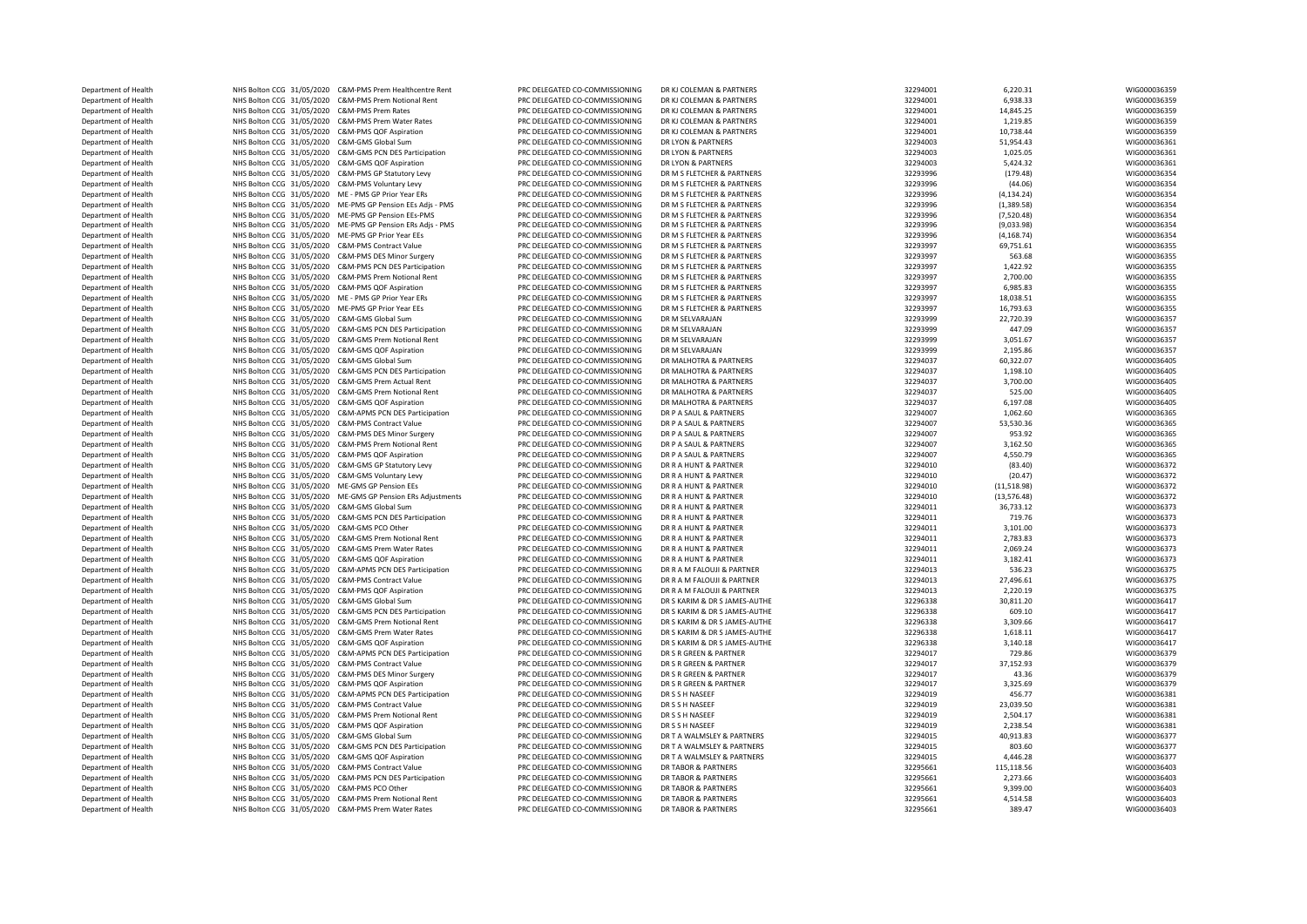NHS Bolton CCG 31/05/2020 C&M-GMS DES Minor Surgery DRES Bolton CCG 31/05/2020 ME-PMS GP Pension EEs-PMS Department of Health **NHS Bolton CCG 31/05/2020** C&M-PMS Contract Value NHS Bolton CCG 31/05/2020 Apprenticeship Levy Payable DEPARTMENT OF ALTER NHS Bolton CCG 31/05/2020 Clinical&Medical-Independent Sector

Department of Health 25.125.65 NHS Bolton CCG 31/05/2020 C&M-PMS QOF Aspiration PRO PRC DELEGATED CO-COMMISSIONING DR TABOR & PARTNERS PRO RETAGATED CO-COMMISSIONING DR TABOR & PARTNERS AND DR VIBHA GUPTA 2295661 25.125.94 Department of Health NHS Bolton CCG 31/05/2020 C&M-GMS Global Sum PRC DELEGATED CO-COMMISSIONING DR VINEET KUMAR KALHAN AND DR VIBHA GUPTA 32294043 25,125.94 25,125.94 WIG00036421 WIG00036421 WIG00036421 WIG00036421 WIG000 Department of Health 2015 NHS Bolton CCG 31/05/2020 C&M-GMS PCM DES Participation PRC DELEGATED CO-COMMISSIONING DR VINEET KUMAR KALHAN AND DR VIBHA GUPTA 32294043 494.35 494.35 WIG000036421 21:0500036421 WIG000036421 2020 Department of Health NHS Bolton CCG 31/05/2020 C&M-GMS Prem Notional Rent PRC DELEGATED CO-COMMISSIONING DR VINEET KUMAR KALHAN AND DR VBHA GUPTA 32294043 1,412.50 1,412.50 WIG000036421<br>Department of Health NHS Bolton CC 3 Department of Health NHS Bolton CCG 31/05/2020 C&M-GMS QOF Aspiration PRC DELEGATED CO-COMMISSIONING DR VINEET KUMAR KALHAN AND DR VIBHA GUPTA 32294043 2,061.77 WIG000036421 Department of Health NHS Bolton CCG 31/05/2020 C&M-APMS PCN DES Participation PRC DELEGATED CO-COMMISSIONING DR Y LOOMBA & PARTNER BOLTON 32294021 587.41 587.41 WIG000036385<br>Department of Health NHS Bolton CCG 31/05/2020 C Department of Health NHS Bolton CCG 31/05/2020 C&M-PMS Contract Value PRC DELEGATED CO-COMMISSIONING DR Y LOOMBA & PARTNER BOLTON 32294021 29,682.80 29,682.80 WIG000036385 Department of Health 2,752.16 NHS Bolton CCG 31/05/2020 C&M-PMS QOF Aspiration PRO PRC DELEGATED CO-COMMISSIONING DR Y LOOMBA & PARTNER BOLTON 30294021 32294021 2,752.16 2,752.16 WIG00036383<br>Department of Health MHS Bolton Department of Health NHS Bolton CCG 31/05/2020 C&M-PMS Contract Value PRC DELEGATED CO-COMMISSIONING DRS LIVERSEDGE MCCURDIE WONG & YOXALL 32295657 45,219.44 WIG000036383<br>Department of Health NHS Bolton CCG 31/05/2020 C&M-Department of Health NHS Bolton CCG 31/05/2020 C&M-PMS PCN DES Participation PRC DELEGATED CO-COMMISSIONING DRS LIVERSEDGE MCCURDIE WONG & YOXALL 32295657 878.04 878.04 WIG000036383 Department of Health NHS Bolton CCG 31/05/2020 C&M-PMS Prem Healthcentre Rent PRC DELEGATED CO-COMMISSIONING DRS LIVERSEDGE MCCURDIE WONG & YOXALL 32295657 16,701.18 WIG00036383<br>Department of Health NHS Bolton CCG 31/05/20 Department of Health NHS Bolton CCG 31/05/2020 C&M-PMS QOF Aspiration PRC DELEGATED CO-COMMISSIONING DRS LIVERSEDGE MCCURDIE WONG & YOXALL 32295657 3,586.06 3,586.06 WIG000036383 Department of Health **1992 MHS Bolton CCG 31/05/2020 C&M-GMS DES** Extended Hours Access PRC DELEGATED CO-COMMISSIONING DUNSTAN PARTNERSHIP 32312424 32312424 4,369.58 WIG00036409 WIG00036409<br>Department of Health MHS Bolton Department of Health MHS Bolton CCG 31/05/2020 C&M-GMS DES Minor Surgery PRC DELEGATED CO-COMMISSIONING DUNSTAN PARTNERSHIP 32312424 32312424 173.44 173.44 173.44 WIG00036409<br>Department of Health MHS Bolton CCG 31/05/2020 Department of Health MHS Bolton CCG 31/05/2020 C&M-GMS Global Sum PRC DELEGATED CO-COMMISSIONING DUNSTAN PARTNERSHIP 32312424 32312424 82,136.91 82,136.91 WIG000036409 NECLEGATED CO-COMMISSIONING DUNSTAN PARTNERSHIP 323124 Department of Health NHS Bolton CCG 31/05/2020 C&M-GMS PCM DES Clinical Director PRC DELEGATED CO-COMMISSIONING DUNSTAN PARTNERSHIP 32312424 32312424 2,175.75 WIG000036409 NGCO0036409 NGCO0036409 NGCOO0036409 NGCOO0036409 Department of Health NHS Bolton CCG 31/05/2020 C&M-GMS PCN DES PCN support LOCAL ENHANCED SERVICES DUNSTAN PARTNERSHIP 32312424 4,520.25 WIG000036409 Department of Health NHS Bolton CCG 31/05/2020 C&M-GMS PCM DES Participation PRC DELEGATED CO-COMMISSIONING DUNSTAN PARTNERSHIP 32312424 32312424 1,624.64 1,624.64 WIG00036409<br>Department of Health NHS Bolton CCG 31/05/2020 Department of Health NHS Bolton CCG 31/05/2020 C&M-GMS PCO Doctors Ret Scheme PRC DELEGATED CO-COMMISSIONING DUNSTAN PARTNERSHIP 32312424 32312424 2,769.12 WIG00036409<br>Department of Health NHS Bolton CCG 31/05/2020 C&M-GMS Department of Health NHS Bolton CCG 31/05/2020 C&M-GMS QOF Aspiration PRC DELEGATED CO-COMMISSIONING DUNSTAN PARTNERSHIP 32312424 32312424 10,064.65 WIG000036409 Department of Health NHS Bolton CCG 31/05/2020 C&M-PCN DES Support Payment PRC DELEGATED CO-COMMISSIONING DUNSTAN PARTNERSHIP 32312424 2,457.57 WIG000036409 NG000036409<br>Department of Health NHS Bolton CCG 31/05/2020 Heare Department of Health MHS Bolton CCG 31/05/2020 Hcare Srv Rec NHS Trust-Contract Baseline ACUTE COMMISSIONING EAST LANCASHIRE HOSPITALS NHS TRUST 32180695 66,022.37 654913225 106762-01-1<br>Department of Health NHS Bolton CCG Department of Health MHS Bolton CCG 31/05/2020 Clinical&Medical-Voluntary Sector MENTAL HEALTH CONTRACTS FAMILY ACTION FAMILY ACTION 32545566 52,483.08 221 4103 31 APR200016<br>Department of Health MHS Bolton CCG 31/05/2020 C Department of Health NHS Bolton CCG 31/05/2020 C&M-GMS DES Minor Surgery PRC DELEGATED CO-COMMISSIONING FIG TREE MEDICAL PRACTICE 32294045 260.16 260.16 260.16 WIG00036423<br>Department of Health NHS Bolton CCG 31/05/2020 C& Department of Health NHS Bolton CCG 31/05/2020 C&M-GMS Global Sum PRC DELEGATED CO-COMMISSIONING FIG TREE MEDICAL PRACTICE 32294045 38,873.62 38,873.62 WIG000036423 Department of Health NHS Bolton CCG 31/05/2020 C&M-GMS PCM DES Participation PRC DELEGATED CO-COMMISSIONING FIG TREE MEDICAL PRACTICE 32294045 765.79 756.79 WIG00036423<br>Department of Health NHS Bolton CCG 31/05/2020 C&M-GM Department of Health Product Department of Health NHS Bolton CCG 31/05/2020 C&M-GMS QOF Aspiration PRC DELEGATED CO-COMMISSIONING FIG TREE MEDICAL PRACTICE 32094045 3359.56 3359.56 WIG000036423 Department of Health NHS Bolton CCG 31/05/2020 Cont Care- Adult 100% Fully Funded CHC ADULT FULLY FUNDED FOUR SEASONS HEALTH CARE LTD 32298395 30,913.56 927365991 CATAPRIL2020CHC CONTROLLY FUNDED FOUR SEASONS HEALTH CARE L Department of Health NHS Bolton CCG 31/05/2020 C&M-GMS Global Sum PRC DELEGATED CO-COMMISSIONING GARNET FOLD PRACTICE 32294023 54,407.11 WIG000036389 Department of Health MHS Bolton CCG 31/05/2020 C&M-GMS PCN DES Participation PRC DELEGATED CO-COMMISSIONING GARNET FOLD PRACTICE ASSAULT AND RESERVE TO DELEGATED CO-COMMISSIONING GARNET FOLD PRACTICE 32294023 2.728.25 2.72 Department of Health NHS Bolton CCG 31/05/2020 C&M-GMS Prem Notional Rent PRC DELEGATED CO-COMMISSIONING GARNET FOLD PRACTICE 32294023 2,728.25 2,728.25 WIG00036389<br>Department of Health NHS Bolton CCG 31/05/2020 C&M-GMS Pr Department of Health NHS Bolton CCG 31/05/2020 C&M-GMS Prem Rates PRC DELEGATED CO-COMMISSIONING GARNET FOLD PRACTICE 32294023 9,106.75 WIG000036389 Department of Health MHS Bolton CCG 31/05/2020 C&M-GMS QOF Aspiration PRC DELEGATED CO-COMMISSIONING GARNET FOLD PRACTICE (3294023 5,227.10 5,227.10 MIGO00036389<br>Department of Health MHS Bolton CCG 31/05/2020 Clinical&Medi Department of Health NHS Bolton CCG 31/05/2020 Clinical&Medical-Independent Sector COMMISSIONING - NON ACUTE GREATER MANCHESTER COMBINED AUTHORITY (GMCA) 32466223 100,600.00 287158171 613555<br>Department of Health NHS Bolton Department of Health NHS Bolton CCG 31/05/2020 Hcare Srv Rec Fdtn Trust-Contract Baseline MENTAL HEALTH CONTRACTS GREATER MANCHESTER MENTAL HEALTH NHS FOUNDATION TRUST 32180701 2,919,262.52 GB654929594 106763-01-MAY-2020 1 Department of Health NHS Bolton CCG 31/05/2020 Hcare Srv Rec Fdtn Trust-Non Contract MENTAL HEALTH CONTRACTS GREATER MANCHESTER MENTAL HEALTH NHS FOUNDATION TRUST 32256168 1,200,000.00 GB654929594 38574<br>Department of Healt Department of Health NHS Bolton CCG 31/05/2020 Cont Care- Adult 100% Fully Funded CHC ADULT FULLY FUNDED HAZELBROOK 32358933 25,780.36 25,780.36 25,780.36 25,780.36 25,780.36 25,780.36 25,780.36 25,780.36 25,780.36 25,780 Department of Health NHS Bolton CCG 31/05/2020 Cont Care-Funded Nursing Care Allow FUNDED NURSING CARE HAZELBROOK HAZELBROOK 33358933 735.26 735.26 735.26 00110HB 7388665 218770886 00110HB 739.384.65 218770886 1FOUMAY20 Department of Health NHS Bolton CCG 31/05/2020 Cont Care- Adult 100% Fully Funded CHC ADULT FULLY FUNDED HC ONE LTD 32298383 39,384.65 218770886 IFOUMAY20 IFOUMAY20 Cont Care- Adult 100% Fully Funded CHC ADULT FULLY FUNDED Department of Health NHS Bolton CCG 31/05/2020 Cont Care-Funded Nursing Care Allow FUNDED NURSING CARE HC ONE LTD STATES HC ONE TO DELLY RESULTS AND A STATES AND A STATES AND A STATES AND RESULTS A STATES OF THE ONLY A STA Department of Health NHS Bolton CCG 31/05/2020 Cont Care- Adult 100% Fully Funded CHC ADULT FULLY FUNDED HC ONE LTD HC ONE LTD 32425821 (45,635.55) 218770886 CFOUMAY20<br>Department of Health NHS Bolton CCG 31/05/2020 Cont C Department of Health NHS Bolton CCG 31/05/2020 Cont Care-Funded Nursing Care Allow FUNDED NURSING CARE HC ONE LTD 32425821 3,125.45 218770886 CFOUMAY20<br>Department of Health NHS Bolton CCG 31/05/2020 Cont Care-Adult 100% Fu Department of Health **1992-100 NHS Bolton CCG 31/05/2020** Cont Care- Adult 100% Fully Funded CHC ADULT FULLY FUNDED HC ONE LTD HC ONE LTD 3242575 39,384.65 218770886 IFOUAPR20<br>Department of Health 3125.45 218770886 NFS NtS Department of Health NHS Bolton CCG 31/05/2020 Cont Care-Funded Nursing Care Allow FUNDED NURSING CARE HC ONE LTD HC ONE LTD 3242575 3,125.45 218770886 IFOUAPR20 IFOUAPR20 Department of Health NHS Bolton CCG 31/05/2020 C&M-PMS GP Statutory Levy PRC DELEGATED CO-COMMISSIONING HEATON MEDICAL CENTRE 32296339 32296339 (196.30) WIG00036418<br>Department of Health NHS Bolton CCG 31/05/2020 C&M-PMS Vo NHS Bolton CCG 31/05/2020 C&M-PMS Voluntary Levy PRC DELEGATED CO-COMMISSIONING HEATON MEDICAL CENTRE 32296339 (48.18) (48.18) WIG000036418<br>NHS Bolton CCG 31/05/2020 C&M-PMS Voluntary Levy PRC DELEGATED CO-COMMISSIONING HE Department of Health NHS Bolton CCG 31/05/2020 ME - PMS GP Prior Year ERs PRC DELEGATED CO-COMMISSIONING HEATON MEDICAL CENTRE 32296339 (7,793.00) WIG000036418 Department of Health NHS Bolton CCG 31/05/2020 ME - PMS TPS Added Years Adj EEs PRC DELEGATED CO-COMMISSIONING HEATON MEDICAL CENTRE 3296339 32296339 (162.50) WIG000036418<br>Department of Health NHS Bolton CCG 31/05/2020 ME-Department of Health NHS Bolton CCG 31/05/2020 ME-PMS GP Pension EEs Adjs - PMS PRC DELEGATED CO-COMMISSIONING HEATON MEDICAL CENTRE 32296339 (666.67) (666.67) WIG000036418<br>Department of Health NHS Bolton CCG 31/05/2020 ME Department of Health NHS Bolton CCG 31/05/2020 ME-PMS GP Pension ERS Adjs - PMS PRC DELEGATED CO-COMMISSIONING HEATON MEDICAL CENTRE 32296339 (8,795.76) (8,795.76) WIG000036418<br>Department of Health NHS Bolton CCG 31/05/202 Department of Health **1998 MHS Bolton CCG 31/05/2020 ME-PMS GP Prior Year EEs** PRC DELEGATED CO-COMMISSIONING HEATON MEDICAL CENTRE 3229639 (6,773.97) 7<br>Department of Health MHS Bolton CCG 31/05/2020 C&M-APMS PCN DES Parti NHS Bolton CCG 31/05/2020 C&M-APMS PCN DES Participation PRC DELEGATED CO-COMMISSIONING HEATON MEDICAL CENTRE 32900 32296340 1,599.00 1,599.00 WIG00036419<br>NHS Bolton CCG 31/05/2020 C&M-PMS Contract Value (Value and PRC DEL Department of Health 23.44 NHS Bolton CCG 31/05/2020 C&M-PMS DES Minor Surgery PRC DELEGATED CO-COMMISSIONING HEATON MEDICAL CENTRE 3299340 32296340 173.44 32296340 173.44 WIG000036419 Department of Health NHS Bolton CCG 31/05/2020 C&M-PMS PCO Other PRC DELEGATED CO-COMMISSIONING HEATON MEDICAL CENTRE 32296340 5,608.00 6,608.00 MIG000036419 WIG000036419 WIG00036419 PRC DELEGATED CO-COMMISSIONING HEATON M Department of Health NHS Bolton CCG 31/05/2020 C&M-PMS Prem Notional Rent PRC DELEGATED CO-COMMISSIONING HEATON MEDICAL CENTRE 37296540 Department of Health 22196340 NHS Bolton CCG 31/05/2020 C&M-PMS QOF Aspiration PRC DELEGATED CO-COMMISSIONING HEATON MEDICAL CENTRE 2235749 32357749 9 9,107.72 WIG000036419 975PW004363742101 9,107.72 MISBOLTON CCG 31/05/20 Department of Health NHS Bolton CCG 31/05/2020 Income tax <1Yr BALANCE SHEET HMRC 32357749 73,869.92 654457614 475PW004363742101 Pepartment of Health NHS Bolton CCG 31/05/2020 Income tax <1Yr-Student Loans BALANCE SHEET HMRC 33357749 32357749 1,945.00 654457614 475PW004363742101<br>Department of Health NHS Rolton CCG 31/05/2020 Income tax <1 vr-NI- F NHS Bolton CCG 31/05/2020 National Insurance < 1 yr-NI- ERS BALANCE SHEET HMRC 32357749 50,517.08 654457614 475PW004363742101<br>
NATIONAL SERVEN DEPARTMENT DES BALANCE SHEET HARP HARP S2357749 32357749 25 647.31 €54457614 Department of Health NHS Bolton CCG 31/05/2020 National Insurance < 1 yr-NI-EES BALANCE SHEET HMRC HMRC 32357749 35,947.11 654457614 475PW004363742101 Pepartment of Health MHS Bolton CCG 31/05/2020 Statutory Mat Pay < 1 yr BALANCE SHEET HIRD PARTY HORTC HIRD PARTY HORTCH HMRC 32357749 (2,845.25) 654457614 475PW004363742101<br>Department of Health NHS Bolton CCG 31/05/2020 Department of Health NHS Bolton CCG 31/05/2020 Computer Software/License THIRD PARTY HOSTED SERVICE 1 IN YOUR ELEMENT LTD 32347779 79,863.60 270862689 INV0176 79,863.60 270862689 INV0176 INV0176 INV0176 INV01776 11 11 11 1 Department of Health NHS Bolton CCG 31/05/2020 Hcare Srv Rec Fdtn Trust-Contract Baseline ACUTE COMMISSIONING LANCASHIRE TEACHING HOSPITALS NHS FOUNDATION TRUST 32180698 129,646.01 654937107 106764-01-MAY-2020 106764-01-MA Department of Health NHS Bolton CCG 31/05/2020 Hcare Srv Rec Fdtn Trust-Contract Baseline ACUTE COMMISSIONING LIVERPOOL UNIVERSITY HOSPITALS NHS FOUNDATION TRUST 32180704 36,209.50 3180704 36,209.50 106765-01-MAY-2020 1067 Department of Health 25,269.00 NHS Bolton CCG 31/05/2020 Hcare Srv Rec Fdtn Trust-Over/ Under Performance ACUTE COMMISSIONING LIVERPOOL UNIVERSITY HOSPITALS NHS FOUNDATION TRUST 32411183 25,269.00 25,269.00 8610115791 8610 Department of Health NHS Bolton CCG 31/05/2020 Hcare Srv Rec Fdtn Trust-Contract Baseline ACUTE COMMISSIONING MANCHESTER UNIVERSITY NHS FOUNDATION TRUST 32180703 1,009,068.56 654415538 106766-01-<br>Department of Health NHS R Department of Health NHS Bolton CCG 31/05/2020 Clinical&Medical-Independent Sector ACUTE COMMISSIONING MARIE STOPES INTERNATIONAL INDIANTIONAL 201411162 29,487.96 882426016 MS200676 MS200676 MS2007776 MS200776 MS200676 MS2